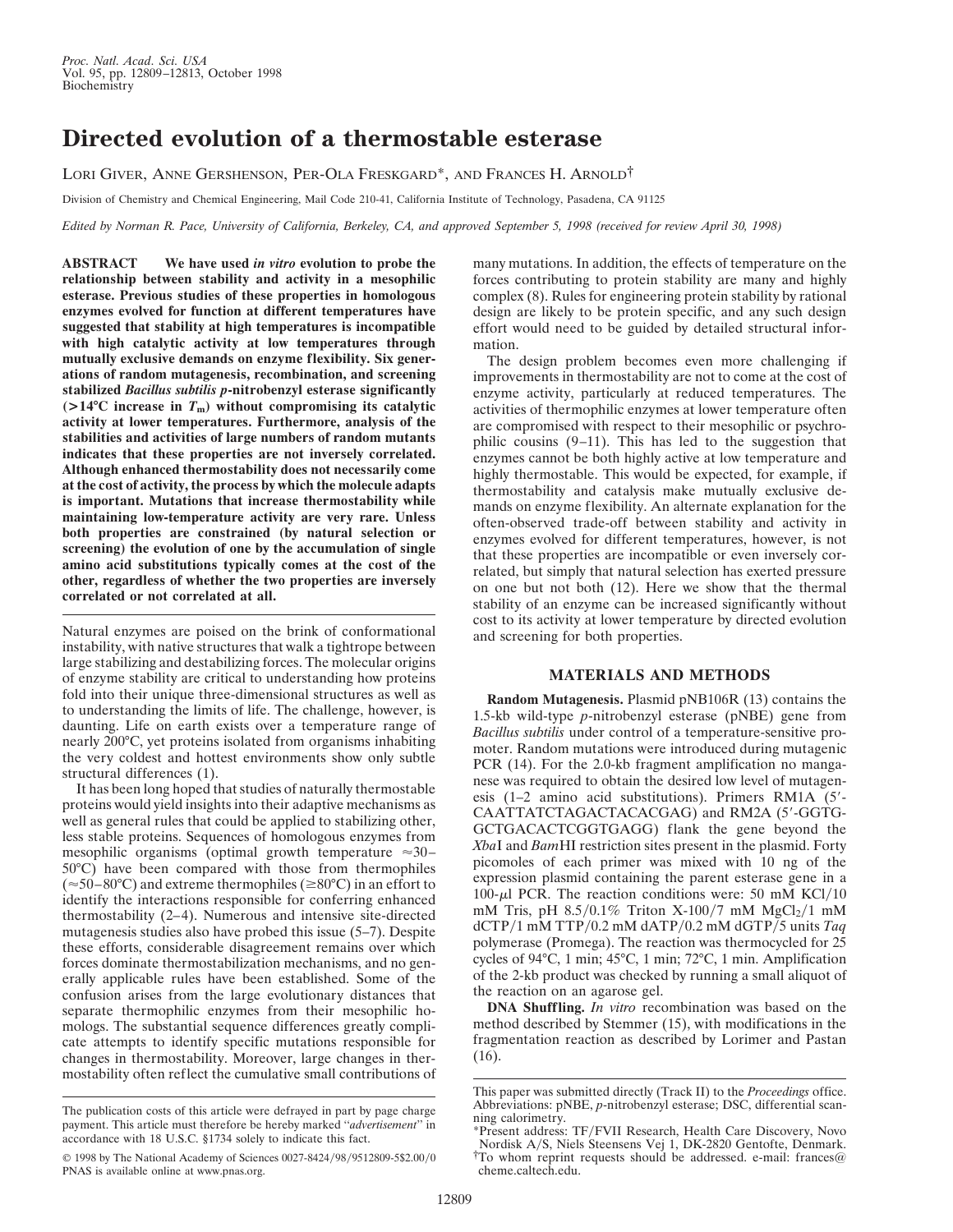

FIG. 1. Activities of purified wild-type (WT) and evolved esterases. (A) Evolutionary progress of the melting temperatures  $(T<sub>m</sub>)$  and specific activities of evolved esterases. DSC was performed at least twice on each purified enzyme. (*B*) Activities of WT ( $\bullet$ ), and evolved esterases 1A5D1  $(\blacksquare)$ , 2A12 ( $\Box$ ), 3H5 ( $\diamond$ ), 4G4 ( $\odot$ ), 5H3 ( $\blacktriangle$ ), and 6sF9 ( $\triangledown$ ), as a function of temperature. The temperature of optimal activity increases with increasing thermostability.

**Mutant Library Construction.** Mutagenic PCR or shuffling reaction products were purified using a DNA purification column (Promega) and cloned (using the *Xba*I and BamHI restriction sites) back into the expression vector using standard molecular biology techniques (17). The resulting plasmids were transformed into freshly prepared electrocompetent TG1 cells, which were plated on Luria-Bertani agar plates containing 20  $\mu$ g/ml tetracycline. After 24 hr of growth colonies were picked with sterile toothpicks into 96-well plates containing 200  $\mu$ l of 2× YT medium with 20  $\mu$ g/ml tetracycline. Plates were incubated at 30°C for 24 hr to allow cell growth. Plates were then duplicated by transferring  $5 \mu$  from each well into a new plate containing fresh media and antibiotic. The original plates were stored, and the duplicate plates were grown for an additional 14 hr, after which the temperature was raised to 42°C to induce esterase expression. After 8 hr, the plates were screened.

**Thermostability Screening Assay.** For identification of thermostable pNBE variants, a 96-well plate thermostability screening assay was developed based on the esterase activity assay described (18). From each well of the induced 96-well plate,  $20 \mu$ l of cell culture was transferred to the corresponding wells of two new plates. One of these plates was assayed directly for enzyme activity  $(A_i)$  by the addition of 100  $\mu$ l of 0.25 mM *p*-nitrophenyl acetate (Sigma) in 0.1 M Tris HCl, pH 7.5. Mutants displaying less than 20% of parent activity at 30°C were removed from further consideration. The duplicate plate was heat-treated for 10 min at a specific temperature  $(T<sub>m</sub>$  of the parent), chilled on ice for 15 min, incubated for 30 min at room temperature, and assayed for residual activity  $(A_r)$ . The esterase reaction was monitored in a 96-well plate reader at 405 nm. The ratio  $s = A_r/A_i$  was used to estimate thermostability. Enhanced thermostability was verified by measuring  $A_r$  over a range of temperatures.

**Statistical Analysis.** Linear correlation coefficients (*r*) for the initial activities (*A*) and stabilities ( $s = A_r/A_i$ ) of clones in each generation mutant library were calculated using (19)

*r* 

$$
= \frac{\sum_{j} ((A_j - \overline{A})(s_j - \overline{s}))}{\sqrt{\sum_{j} (A_j - \overline{A})^2 \sum_{j} (s_j - \overline{s})^2}},
$$
 [1]

where  $A$  and  $\bar{s}$  are the mean values of the initial activities and stabilities, respectively, for the population. Positive values of *r* indicate that the two properties are correlated, while negative values indicate an inverse correlation. Clones displaying initial activities less than 20% of the parent value were not included in these calculations since low initial activities generate artificially high stability values. Only data collected on the same day were used to calculate *r*, as slightly different conditions can lead to significant variations in the absolute values. At least 200 mutants were used for each calculation.

**Enzyme Purification.** Wild-type pNBE and variants were purified as described (18). A Q Sepharose column (Pharmacia) equilibrated with 20 mM triethanolamine, pH  $7.5/50$  mM NaCl/1 mM 2-mercaptoethanol/0.5 mM EDTA was used in place of the DEAE Sephadex column. The final protein pellet was resuspended in this same buffer before application to the column. Fractions exhibiting pNBE activity were analyzed by using SDS/PAGE, and samples showing 90% purity or higher were used in further studies. Enzyme activities measured before and after filtration indicated that at least 50% of wild-type esterase is inactivated during purification, while the thermostable variants remain stable during purification. Filtration does not affect the measurement of  $T<sub>m</sub>$  by differential scanning calorimetry (DSC).

**DSC and Enzyme Activity.** DSC was performed on a MicroCal MC-2 differential scanning microcalorimeter (Micro-Cal, Northampton, MA). A scanning rate of  $1^{\circ}C/\text{min}$  and protein concentrations of between 14.5 and 15.5  $\mu$ M were used for all experiments. Before measurements, samples were dialyzed for at least 14 hr against 0.1 M Pipes (pH 7.0) with one change of buffer and degassed under stirring *in vacuo*. Experimental traces were corrected for the calorimeter baseline obtained by scanning the appropriate buffer solution in both cells of the calorimeter.  $T_m$  was determined from the maximum of the transition. Enzyme activity assays were performed using purified, filtered enzyme as described by Moore and Arnold (18).

## **RESULTS AND DISCUSSION**

**Directed Evolution of Thermostable Esterases.** *B. subtilis* pNBE, a monomer of 490 aa, hydrolyzes *p*-nitrobenzyl ester intermediates in the synthesis of cephalosporin-type antibiotics (13, 20). Wild-type pNBE has a  $T_m$  of 52.5°C (Fig. 1*A*). Thermostable variants were identified in a rapid screen of enzyme libraries expressed in *Escherichia coli* and picked into 96-well microtiter plates. Positives exhibiting high activity before and after incubation at high temperature were selected for purification and analysis by DSC. The gene encoding the mutant with the highest  $T_m$  was used to parent the next generation. Gene libraries were created by mutagenic PCR performed under conditions that average 1–2 amino acid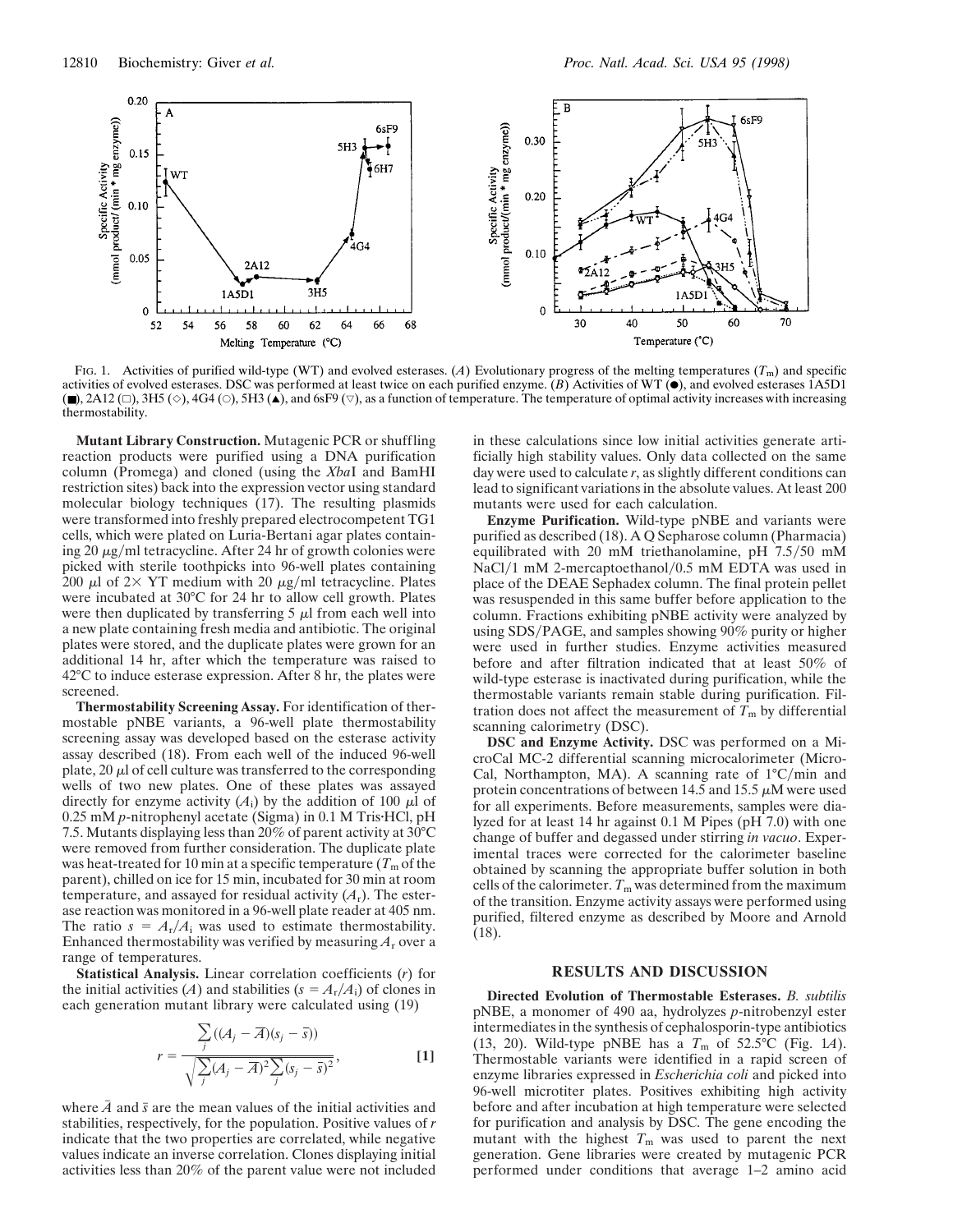Table 1. Kinetic parameters for pNB esterase wild type and mutants in 0.1 M Pipes, pH 7.0, at 30°C

| Generation      | $K_{\rm m}$ , mM | $k_{\text{cat}}$ , $s^{-1}$ | $k_{\text{cat}}/K_{\text{m}}$<br>$M^{-1}$ -s <sup>-1</sup><br>$\times 10^5$ |
|-----------------|------------------|-----------------------------|-----------------------------------------------------------------------------|
| WТ              | 1.9(0.3)         | 720 (70)                    | 3.9                                                                         |
| 1A5D1           | 4.4(1.2)         | 390 (70)                    | 0.89                                                                        |
| 2A12            | 3.5(0.5)         | 400(60)                     | 1.1                                                                         |
| 3H <sub>5</sub> | 3.1(0.1)         | 320 (30)                    | 1.1                                                                         |
| 4G <sub>4</sub> | 2.1(0.2)         | 470 (20)                    | 2.2                                                                         |
| 5H <sub>3</sub> | 0.71(0.08)       | 430 (30)                    | 6.1                                                                         |
| 6sF9            | 0.60(0.07)       | 470 (60)                    | 7.8                                                                         |

Reported are the mean (SD) from at least two experiments.

substitutions per gene, conditions deemed optimal for the improvement of specific properties by mutagenesis and screening (21).

Two genes from the first random mutant library were recombined (using a unique *Xho*I site) to create gene 1A5D1, which encodes an esterase with a  $T_m$  of 57.3°C (Fig. 1*A*). Mutagenic PCR of gene 1A5D1 created a second generation library, from which mutant 2A12 with a  $T<sub>m</sub>$  of 58.2°C was identified. This process of random mutagenesis and screening (500–2,000 clones per generation) was repeated a total of six times. Screening 1,500 clones from the random library prepared from fifth-generation gene 5H3 resulted in a single clone (6H7) with only marginally increased stability. Therefore, genes from the five best clones from the fifth-generation library were recombined by DNA shuffling to generate a second sixth-generation library. These genes contain new point mutations as well as novel combinations of the mutations from the five parental genes. Screening 1,500 clones yielded a mutant (6sF9) more stable than any of its parents. At 66.5°C, the *T*<sup>m</sup> of 6sF9 is a full 14°C above wild type. This increase in thermostability is comparable to the difference between homologous mesophilic and thermophilic enzymes and is large compared with results typically obtained by site-directed mutagenesis. Site-directed mutagenesis has been similarly successful only where extensive structural and sequence data were available (22–25).

**Relationship Between Stability and Activity in Evolved Esterases.** Increases in thermostability were accepted in generations 1–3 at the cost of an increased  $K<sub>m</sub>$  and decreased  $k<sub>cat</sub>$ at 30°C (Fig. 1 and Table 1). In the fourth generation, *K*<sup>m</sup> recovers to wild-type levels. The wild-type activity level is reached again in mutant 5H3 because of a further decrease in *K*m, and this activity is preserved in 6sF9. Although we did not screen for activity at high temperature, an increase in  $T<sub>m</sub>$ 



FIG. 2. Results of screening 1,100 clones picked from the secondgeneration library. Values from multiple screens of the parent enzyme (1A5D1) fall within the circle. Variants with less than 20% of the initial activity of 1A5D1 have been removed.



FIG. 3. Amino acid mutations in the most thermostable variants from each generation (\* indicates a new mutation). With the exception of 6sF9, which was generated by DNA shuffling of five parents, all variants were generated by random mutagenesis of a single parent.

always resulted in an upward shift in the temperature optimum for activity, as shown in Fig. 1*B*. Furthermore, the activity increases with temperature until the enzyme denatures. Thus, it appears that simultaneously screening for maintenance of low-temperature activity and improved thermostability is sufficient to obtain enzyme variants that are highly active over a wide temperature range.

The existence of enzyme variants that are significantly more thermostable without losing low-temperature activity indicates that activity and thermostability are at least partially independent properties and can be optimized in the same enzyme.



FIG. 4. Model of pNB esterase constructed based on homology to esterases of known structure (18), showing positions of thermostabilizing mutations (blue). The model is displayed using MOLSCRIPT (31). Active-site residues are shown in red. Residues 1–312 are shown in green. Thermostabilizing mutations are clustered in the C-terminal domain.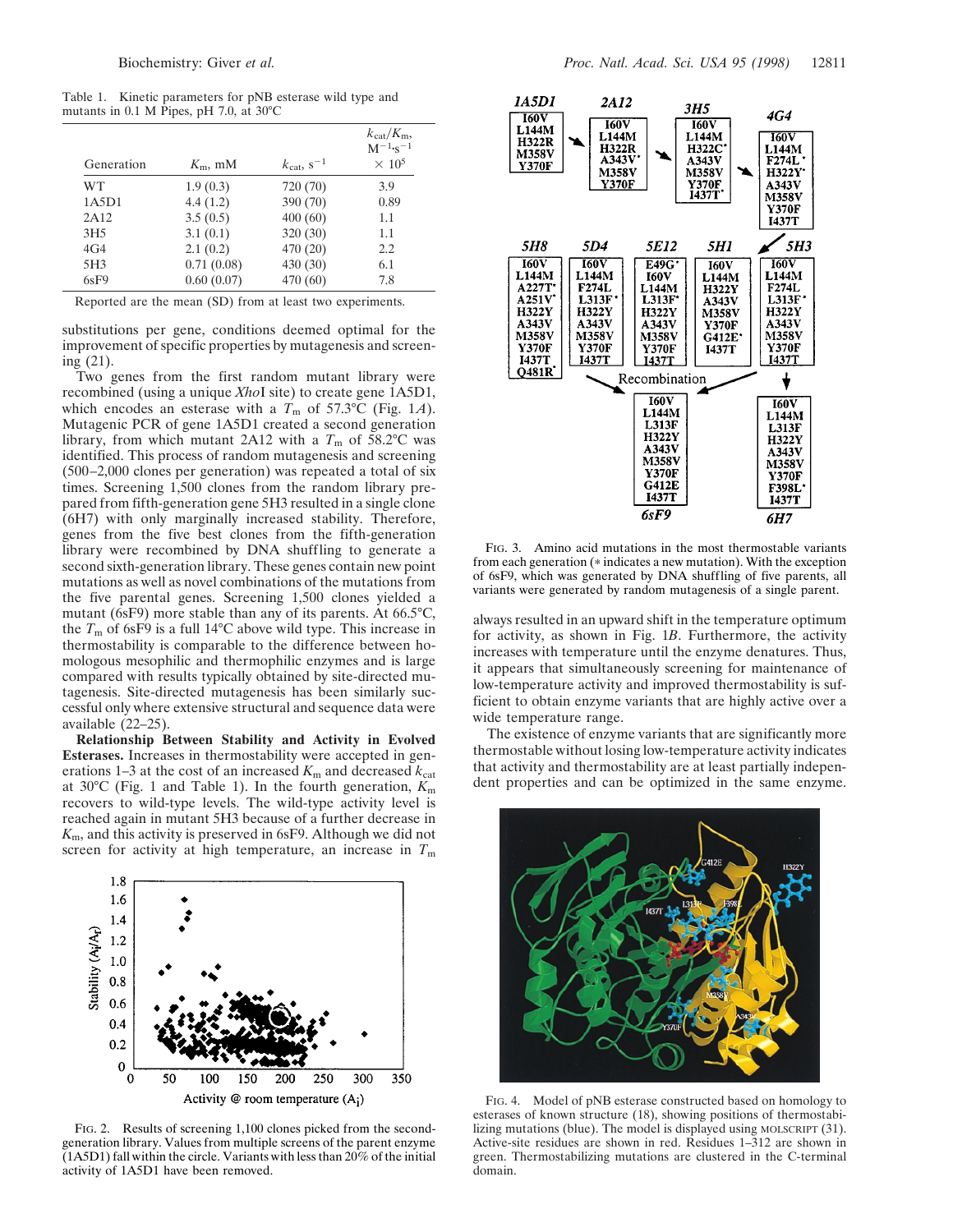Improvements in catalytic activity are particularly easy to acquire when the enzyme is poorly optimized toward a particular substrate (26) or under nonnatural conditions (27). The natural substrate(s) of this enzyme is not known.

Fig. 2 shows the activities and stabilities (as measured by the ratio between retained activity after incubation and initial activity) of all the clones from a single generation. While there are variants that are more stable and variants that are more active than the parent, none of the 1,100 clones picked from this particular library is both more stable and more active. Whether these properties are inversely correlated for a given mutant library can be discerned from the linear correlation coefficient calculated from the measured activities and stabilities (see *Materials and Methods*). Although the values of the correlation coefficients vary somewhat from library to library, the mean value is  $-0.09$  and the median is 0.02 (with an SD of 0.3), indicating that over the entire population of random pNBE mutants catalytic activity and stability are not (strongly) correlated. Because the mutations are distributed over the full length of the gene, inverse correlations that exist for specific residues, such as those in the active site (9), are not identifiable.

Mutations that improve both properties simultaneously are rare. Thus, the process by which a trait is acquired becomes particularly important in determining the product enzyme. Since most mutations are neutral or deleterious, an increase in any one property is likely to come at the cost of another if the experiment, natural or laboratory, does not constrain both (and the two properties are not positively correlated). Thus, two properties need not be physically coupled to show an apparent trade-off during evolution. Extensive screening during laboratory evolution allowed us to identify and incorporate rare mutations that allow thermostability to increase at no cost to activity. Less stringent natural conditions, however, would allow the fixation of the more frequent mutations that sacrifice stability for increased activity (and vice versa). For example, if life began at high temperature (28) and the ancestors of today's mesophiles were thermophilic (29), thermostability likely drifted down while enhanced activity at low temperatures was acquired. If thermostability is drifting in mesophilic (or psychrophilic) enzymes, sequence comparisons of homologous enzymes are unlikely to provide useful rules for engineering protein stability.

By selecting only highly active mutants to parent subsequent generations, we significantly restricted the available evolutionary paths to thermostability. This may explain our difficulty (especially in later generations) in finding mutants that could meet all criteria. By removing the requirement for high activity at room temperature, we should be able to identify enzymes with activity profiles shifted to even higher temperatures. Because single mutations that improve two or more properties are rare, it should be more efficient to direct the evolution of multiple independent properties by recombining those properties that evolved separately (30).

**Amino Acid Substitutions in Thermostable Esterases.** Thermostabilizing mutations were identified by sequencing the genes encoding thermostable esterases (Fig. 3). Where there were ambiguities because of two or more amino acid substitutions appearing in a single generation, mutations were incorporated individually into the wild-type enzyme by sitedirected mutagenesis. The eight confirmed thermostabilizing mutations, Leu-313  $\rightarrow$  Phe, His-322  $\rightarrow$  Tyr, Ala-343  $\rightarrow$  Val, Met-358  $\rightarrow$  Val, Tyr-370  $\rightarrow$  Phe, Phe-398  $\rightarrow$  Leu, Gly-412  $\rightarrow$ Glu, and Ile-437  $\rightarrow$  Thr, are shown in Fig. 4 on a structural model of the pNB esterase (18). All the stabilizing mutations are clustered in what may be a flexible C-terminal domain. A long stretch of sequence (from residue 1 to 312) corresponding to the N-terminal domain and extending into the C-terminal domain (green in Fig. 4) yielded no thermostabilizing mutations, although numerous silent mutations and mutations that are neutral with respect to stability did appear in this region.

This indicates that the C-terminal domain limits the thermostability of wild-type pNB esterase.

Preliminary crystallographic data for a pNB esterase mutant indicate that the model structure generally is reliable (B. Spiller and R. C. Stevens, personal communication). Based on the model (18), the solvent accessibility and secondary structure were assigned for the eight thermostabilizing mutations. Seven are at least partially solvent accessible: five (322, 343, 358, 370, and 437) are on the surface, and two (313 and 398) are in the active-site cleft. Single buried mutations that improve stability appear to be rare, presumably because buried mutations are not easily made without compensating changes. Two of the mutations are in regions of undefined or loop-like structure (313 and 398), one (412) is in a turn, and the remaining mutations are in helices (322, 343, 358, 370, and 437).

**Conclusions.** Many enzymes are believed to have evolved via gene duplication and mutation. This laboratory evolution experiment mimics natural evolution in that it decouples the enzyme from its biological function and accumulates primarily single-amino-acid substitutions. The cumulative contributions of a relatively small number of substitutions (only 7 of 490 in 6sF9) dramatically increase esterase thermostability. Engineering enzyme properties such as thermostability and catalytic activity, which reflect the cumulative influences of many small contributions distributed over large portions of the protein, presents a significant challenge to rational protein design. The evolutionary design process, however, circumvents the need for detailed structural and mechanistic information. The database of thermostabilizing mutations that can be generated rapidly during laboratory evolution largely is free from the confounding effects of neutral evolution and conflicting evolutionary requirements that produced extant proteins. Furthermore, the ability to evolve features or combinations of features not required in nature allows us to probe important features of protein structure and function.

We thank Dr. Litian Fu for helpful discussions and Candace Chang for excellent technical assistance. This research is supported by the Department of Energy and by the Army Research Office.

- 1. Jaenicke, R., Schurig, H., Beaucamp, N. & Ostendorp, R. (1996) *Adv. Protein Chem.* **48,** 181–269.
- 2. Argos, P., Rossman, M. G., Grau, U. M., Zuber, H., Frank, G. & Tratschin, J. D. (1979) *Biochemistry* **18,** 5698–5703.
- 3. Imanaka, T., Shibazaki, M. & Takagi, M. (1986) *Nature (London)* **324,** 695–697.
- 4. Guez-Ivanier, V., Hermann, M., Baldwin, D. & Bedouell, H. (1993) *J. Mol. Biol.* **234,** 209–221.
- 5. Matthews, B. W. (1993) *Annu. Rev. Biochem.* **62,** 139–160.
- 6. Matthews, B. W. (1995) *Adv. Protein Chem.* **46,** 249–278.
- 7. Jaenicke, R. (1996) *FASEB J.* **10,** 84–92.
- 8. Jaenicke, R. (1996) *FEMS Microbiol. Rev.* **18,** 215–224.
- 9. Shoichet, B. K., Baase, W. A., Kuroki, R. & Matthews, B. W. (1995) *Proc. Natl. Acad. Sci. USA* **92,** 452–456.
- 10. Somero, G. N. (1975) *J. Exp. Zool.* **194,** 175–188.
- 11. Meiering, E. M., Serrano, L. & Fersht, A. R. (1992) *J. Mol. Biol.* **225,** 585–589.
- 12. Schreiber, G., Buckle, A. M. & Fersht, A. R. (1994) *Structure* **2,** 945–951.
- 13. Zock, J., Cantwell, C., Swartling, J., Hodges, R., Pohl, T., Sutton, K., Rosteck, P., Jr., McGilvray, D. & Queener, S. (1994) *Gene* **151,** 37–43.
- 14. Cadwell, R. C. & Joyce, G. F. (1994) *PCR Methods Appl.* **3,** S136–S140.
- 15. Stemmer, W. P. C. (1994) *Nature (London)* **370,** 389–391.
- 16. Lorimer, I. A. & Pastan, I. (1995) *Nucleic Acids Res.* **23,** 3067– 3068.
- 17. Ausubel, F. M., Brent, R., Kingston, R. E., Moore, D. D., Seidman, J. G., Smith, J. A. & Struhl, K., eds. (1994) *Current Protocols in Molecular Biology* (Wiley, New York).
- 18. Moore, J. C. & Arnold, F. H. (1996) *Nat. Biotech.* **14,** 458–467.